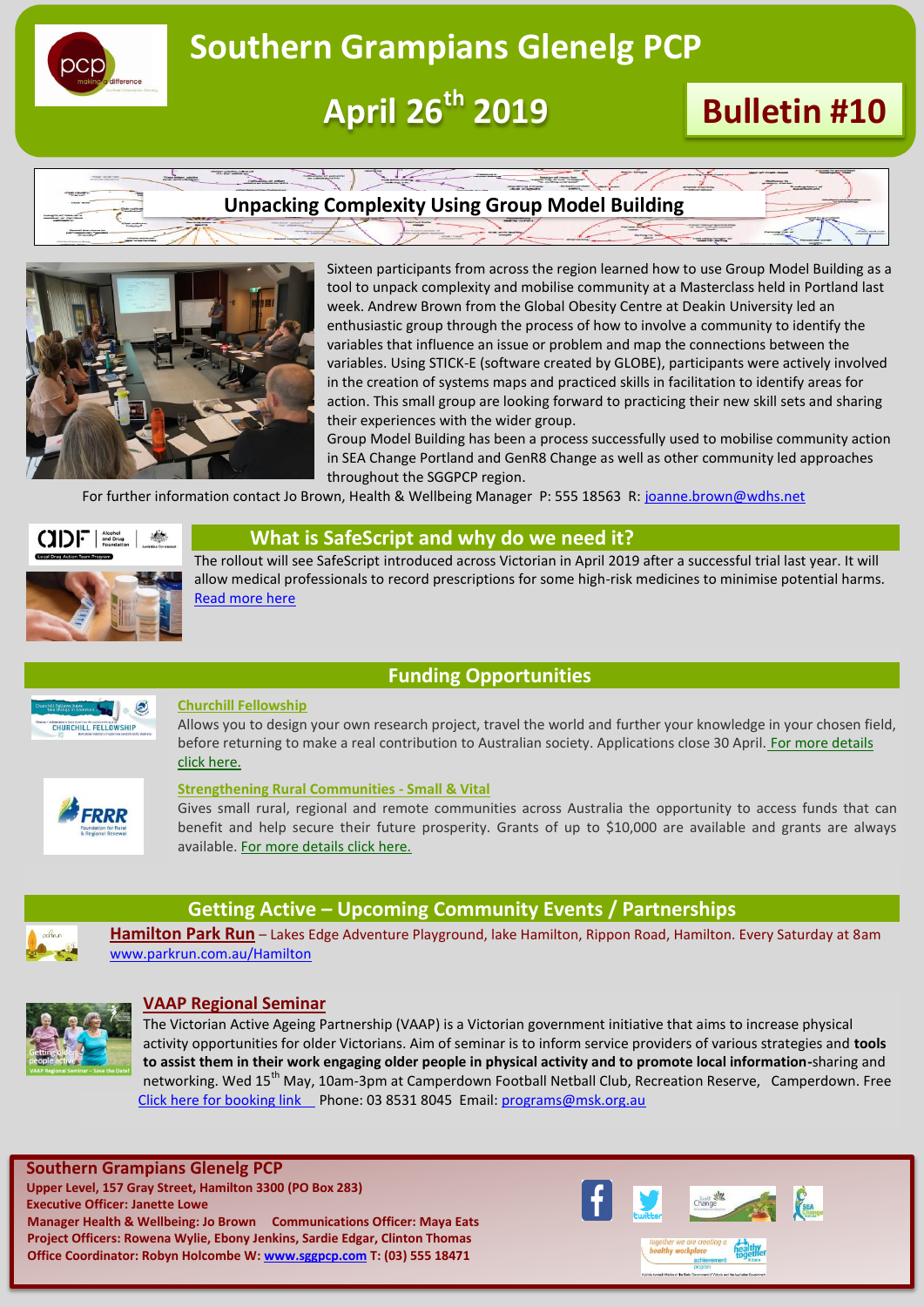

# **April 26th 2019 Bulletin #10**

### **Professional Development/Training and Other Opportunities**



**New Staff to This Land** – A workshop for new staff and those wanting a better understanding of local Indigenous history and culture.

This workshop will be part of the Southern Grampians Youth Network May Meeting. Arrive at 10am for workshop only, Wednesday  $1<sup>st</sup>$  May, South West TAFE, 200 Ballarat Road, Hamilton. RSVP: Marg Wagner, LLEN, Email: [marg@gsgllen.org.au](mailto:marg@gsgllen.org.au) Phone: 5571 9302



#### **Apply for a Future 500 Leaders Governance Scholarship and together, we'll change the face of community governance diversity in Australia in 2019**

As champions of diversity, ICDA is focused on providing leadership opportunities to the most underrepresented sectors of the community. As part of this endeavour, in partnership with organisations who share our vision, during 2019 we are offering up to 500 governance scholarships of \$1000 towards the Diploma of Business (Governance).

#### **This new round, in partnership with the Women's Leadership Institute Australia (WLIA), is focused on women.**

Apply today and be part of a new movement of governance leaders. Help us change the game.

#### **[Learn more and apply here](https://www.communitydirectors.com.au/scholarships)**

**Applications close at 3:00 pm AEST Friday 3rd May 2019.** 



**Free Parenting Forum** – Real wired child: what kids are doing online and how to keep them safe. Tuesday  $7<sup>th</sup>$  May, 7pm-8:30pm, Hamilton Performing Arts Centre, Hamilton. Dr Michael Carr-Gregg – includes everythinhg parents need to know about social networking sites, cyberbullying,



#### **Join us at PreventX 2019: connect, explore, activate**

internet addiction, filtering software and online games. (4 to 16 years)

**Tuesday, 21 May 2019, 9:00am–4:30pm - Storey Hall, RMIT University, Swanston Street, Melbourne** You're invited to Domestic Violence Resource Centre Victoria's prevention of family violence and violence against women conference, PreventX 2019: connect, explore, activate. PreventX will bring prevention practitioners together to multiply(X) their impact by e(X)changing ideas and making connec(X)tions. [To purchase tickets click here.](https://www.eventbrite.com.au/e/preventx-2019-connect-explore-activate-tickets-57556611374?utm_campaign=37b2ea7fdc-EMAIL_CAMPAIGN_2019_03_25_03_48&utm_term=0_92f718da19-37b2ea7fdc-1214620649&utm_source=Training+Promo&utm_medium=email&mc_eid=6d2514a7dc&mc_cid=37b2ea7fdc)



#### **The Youth Disability Advocacy Service** are coming to Warrnambool 23 May, 9:30am to 1:30pm, to deliver a workshop for people working in 'mainstream' services for young people. [https://www.yacvic.org.au/get-involved/events/together-building-an-inclusive-youth-sector-training](https://www.yacvic.org.au/get-involved/events/together-building-an-inclusive-youth-sector-training-warrnambool/)[warrnambool/](https://www.yacvic.org.au/get-involved/events/together-building-an-inclusive-youth-sector-training-warrnambool/) Further information contact Karen: E[: rural.gsc@yacvic.org.au](mailto:rural.gsc@yacvic.org.au) P: 0427 514 870

**Gender Equity in Action - Thursday 26th May, 10am – 4pm.** 

This workshop unpacks the impact of gender inequality on our health and wellbeing in Australia and best practice approaches to building gender equity into your work.

This workshop is designed for professionals working in a range of areas including health promotion, social policy, community development, health and support services, women's health, community health and local and state government who want to deliver gender equitable and gender sensitive programs and services. More information and registration details visit this link:<https://bit.ly/2UlNXgK>

If you have any queries about these workshops, please feel free to contact us on *training@whv.org.au* 



Health Literacy Course - 4 day course commencing May 2019, Melbourne. [Click here](https://www.ceh.org.au/training/browse/2019-health-literacy-course/) for details

### **MS Professional Development Programs 2019 -** [Click here to view calendar](https://www.ms.org.au/support-services/education/health-professionals/upcoming-programs.aspx)

**Southern Grampians Glenelg PCP Upper Level, 157 Gray Street, Hamilton 3300 (PO Box 283) Executive Officer: Janette Lowe Manager Health & Wellbeing: Jo Brown Communications Officer: Maya Eats Project Officers: Rowena Wylie, Ebony Jenkins, Sardie Edgar, Clinton Thomas Office Coordinator: Robyn Holcombe W: [www.sggpcp.com](http://www.sggpcp.com/) T: (03) 555 18471**